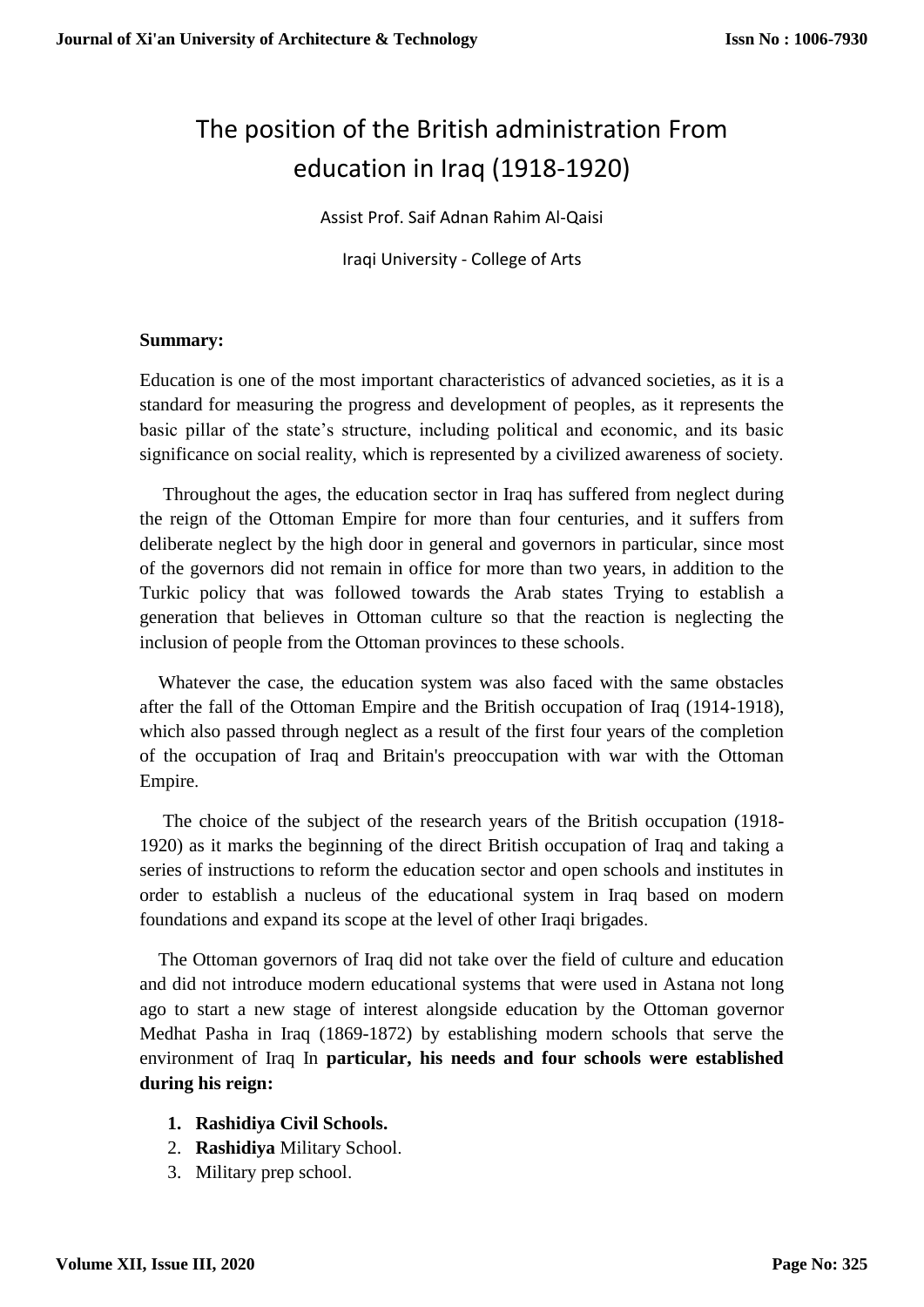#### 4. Arts and Crafts School.

The Rashidiya Military School is the student for enrollment in the preparatory school to become a officer in the Ottoman army. In addition to the military subjects, it taught Turkish, Persian, Arabic, and a number of sports sciences and general knowledge, and most of its teachers were of course military. In those languages, social materials, and sports sciences. The middle school was characterized by being not only free, but was internal, and the language of instruction in these three schools and in the School of Arts and Crafts was also Turkish, and the Arabic language was taught by leaving This is of what we might call the beginning of Turkishness policy, this step is considered a bad start for educational policy in the Arab land..

Whatever the case may be, education in Iraq with its three provinces (Baghdad-Basra-Mosul) was limited to folk institutions with writers, religious schools, and hospices. These institutions played an important role in the life of Iraqi society, especially before the emergence of modern educational institutions in the second half of the nineteenth century, As for the battalions, they were widely spread in various parts of Iraq, and what was helped by that was that the Ottoman authorities did not consider educational services to be one of their competencies, but rather that of individuals and groups..

But it seems that the Ottoman Empire found it necessary to attach importance to the educational aspect in its legislation, especially at the end of the nineteenth century, so the number of primary schools, according to the statistic for the year 1893-94, was as follows, because the state of Baghdad included (49) schools (38) of them It followed the old system and (11) of which the modern educational system, and in the province of Mosul (392) schools all follow the old system, including (11) the new system. As for Basra, it contains (11) schools of which (90) follow the old system and (26) The new system. In fact, most schools were designated for males, except in very small proportions for females, and the first house for advertisers was mentioned in documents a. Ottoman, which refers to the date of its establishment in 1900 to one in Baghdad and one in Mosul were called (Dar elementary teachers..  $($ 

 With the Ottoman coup in 1908, education took another curve when opening a (college) law school in Baghdad in September 1908, after the authorities felt they needed scientifically qualified human rights and administrators, and the appointment of Hussein Rafeeq as director of knowledge in Baghdad Province after this position had been vacant si

nce 1898, but Education remained limited until the occupation of Iraq ..

In addition to government schools and schools, there were schools for religious communities, including the Jewish community, which had a number of schools. During the Ottoman era, the Jews of Iraq had complete freedom to establish their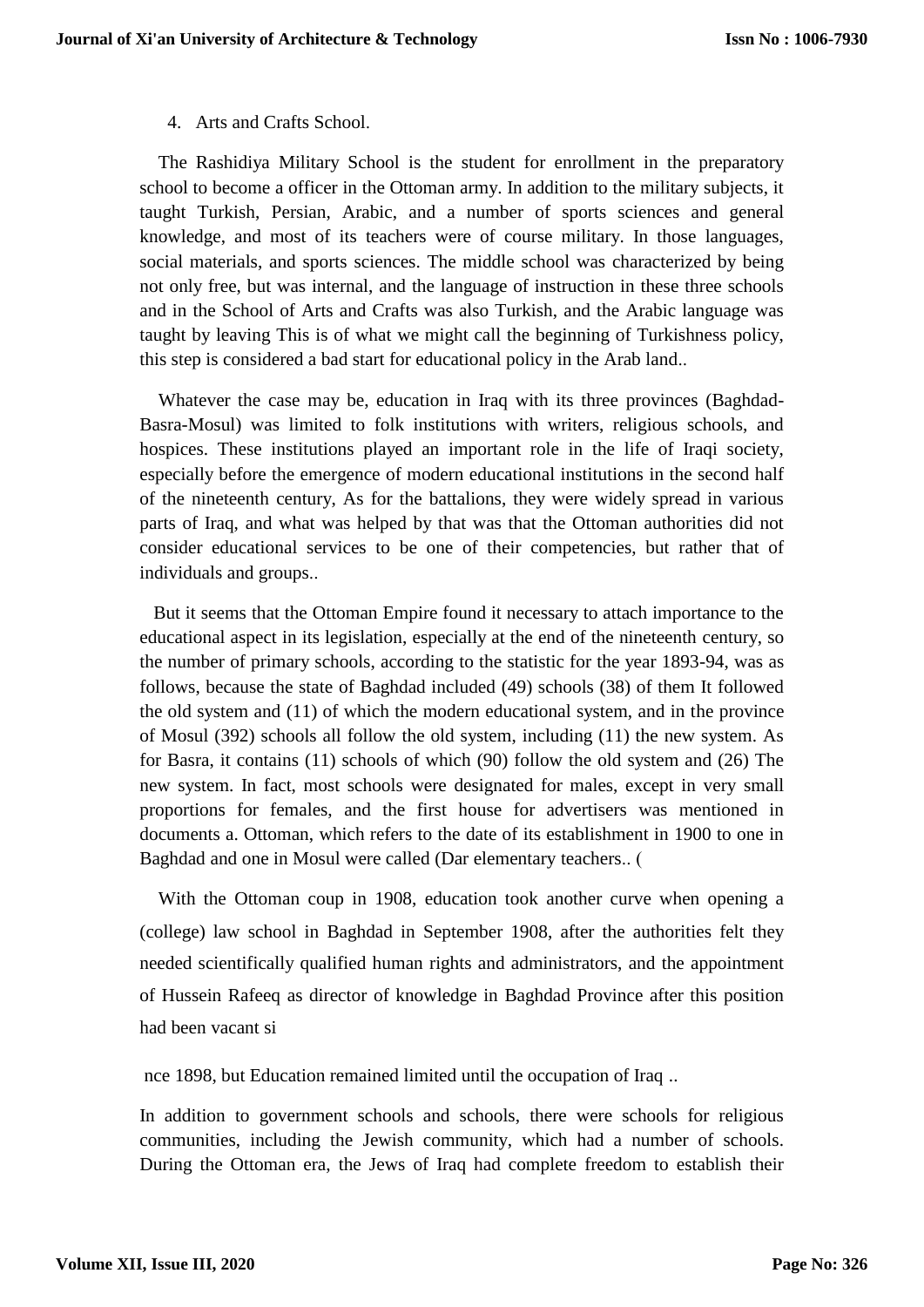educational institutions where Jewish schools enjoyed more support and support by the Ottoman governors, until their administration and members of their bodies were accompanied Education in isolation from any supervision or accounting, including the Alliance schools in Baghdad in 1864, which indicates the great importance and organized its curricula along the lines of European primary schools, where the French, English, Hebrew, Arabic, Turkish languages were learned to c Neb history, geography, arithmetic and modern science..

The Christian community also had religious educational institutions similar to the purpose for which Muslim writers were established, and the religious schools spread in churches and monasteries played a large role in education, and most of the teachers of these schools are priests and deacon monks. Students of these schools may receive their lessons in Arabic or Syriac.) (

On the other hand, education was limited to male education, and female education remained late for many reasons, including the negative perception of society towards the education of women as well as the presence of a small number of girls 'schools, and the number of females from the number of souls in Iraq was unknown..

While the neglect of the educational side, in turn, has created countries that are greedy in penetration of the Ottoman Empire, and found in education its goal for proselytizing, including the American missionary missions, as the Ottoman authorities authorized the opening of a school for boys in Basra in 1909 under the management of the missionary von Ace and the language of education in it, in addition to Turkish and English, and included a mixture of Spectra of society and became known as the American School and then opened another school for girls..

The strong association with the knowledge directorates in Iraq with the Ministry of Education in Istanbul has led to the loss of these directorates for their independent administrative policy and their failure to accomplish their mission in a way that confirms their personality and clear educational approach..

In light of the attempts of the Ottoman Empire to reform the educational situation and achieve something of centralization for the Arab states, the Federal Ministry issued in early August 1913 a decision in which it outlined the necessities and different aspects in the Ottoman states requiring the country's entertainment and the happiness of its people and increasing their welfare. Residents of this language should directly do so now in the rational and middle schools and provide the reasons for higher education in the Arabic language ., but these promises were not fulfilled in light of the outbreak of the First World War and the Ottoman Empire's preoccupation with war and neglect of education as it is God general conditions of the Ottoman States and other.

This neglect is in turn evident through the number of schools. In 1913 there were (160) schools and the enrollment rate is not more than forty students per school. This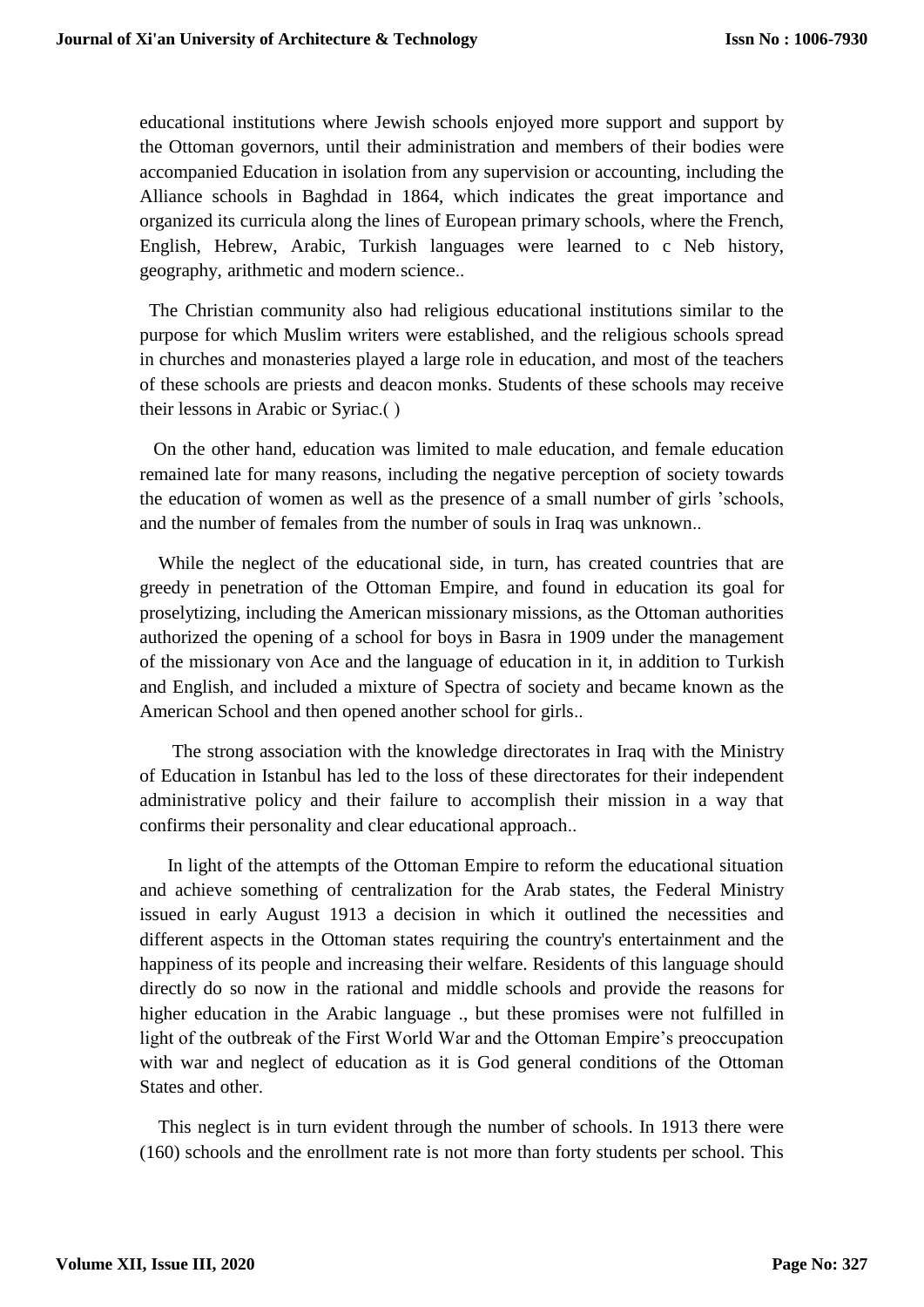means that the actual enrollment may be less than that and in addition to that, the Turkish language of education has not changed..

The total number of educated students was registered in military schools and the total of students was in Iraq until 1914:

|              |  |  |  | Private, religious and foreign public schools |
|--------------|--|--|--|-----------------------------------------------|
| schools      |  |  |  |                                               |
| 8020 Benin   |  |  |  | 7378 Benin                                    |
| $2163$ girls |  |  |  | $600$ girls                                   |

Whatever the case may be, the neglect of education has led to negative effects on Iraqi society by creating a social and psychological divide gap between urban and rural residents, and even those who have been educated undergo the influence of Turkish culture, which has become the language of schools in Iraq..

### **Iraq under the British occupation of Iraq**

The British military campaign was accompanied by a political officer whose task was to form a civil administration in the occupied territories. The civil administration was entrusted with the personality of Percy Cox, who accompanied the British campaign from 1914 to April 1918 in order to fill the administrative void caused by the escape of the Ottoman officials, accompanied with them official records and documents and ending the state of turmoil and chaos that Iraqi cities prevailed, and one of the most important issues that Cox discussed was issues of ownership, endowment, revenue, government departments, and taxes..

The Civil Administration did not give much education. The occupation's position continued negatively from education as their predecessor the Ottomans until Henry Dobbs was appointed as an import officer in January 1915, and the education was located in the Department of Imports and tried to prevent the spread of education for fear of creating an educated class that stood in the face of the colonists, but he had to give thought to The topic of opening schools due to the need for local scribes and people urging him according to his memo to Percy Cox on February 15, 1915, and two primary schools were opened, one in Basra and the other in Abi Al-Khasib, provided that they are provided with Arab teachers from the owners of the American School, and then it was fulfilled Another school was available in Al-Zubayr on the first of June 1916 and another school in Nasiriyah in March 1917 and established a circle of acquaintances in Basra in 1917 with two members of the people..

On the other hand, Henry Dobbs, in turn, made field visits to the old regular teacher, and found them ritual because of the destruction and vandalism that had occurred during the war, and she also lacked professional teachers preparing for it and the difficulty of finding someone to carry out this task, since former teachers who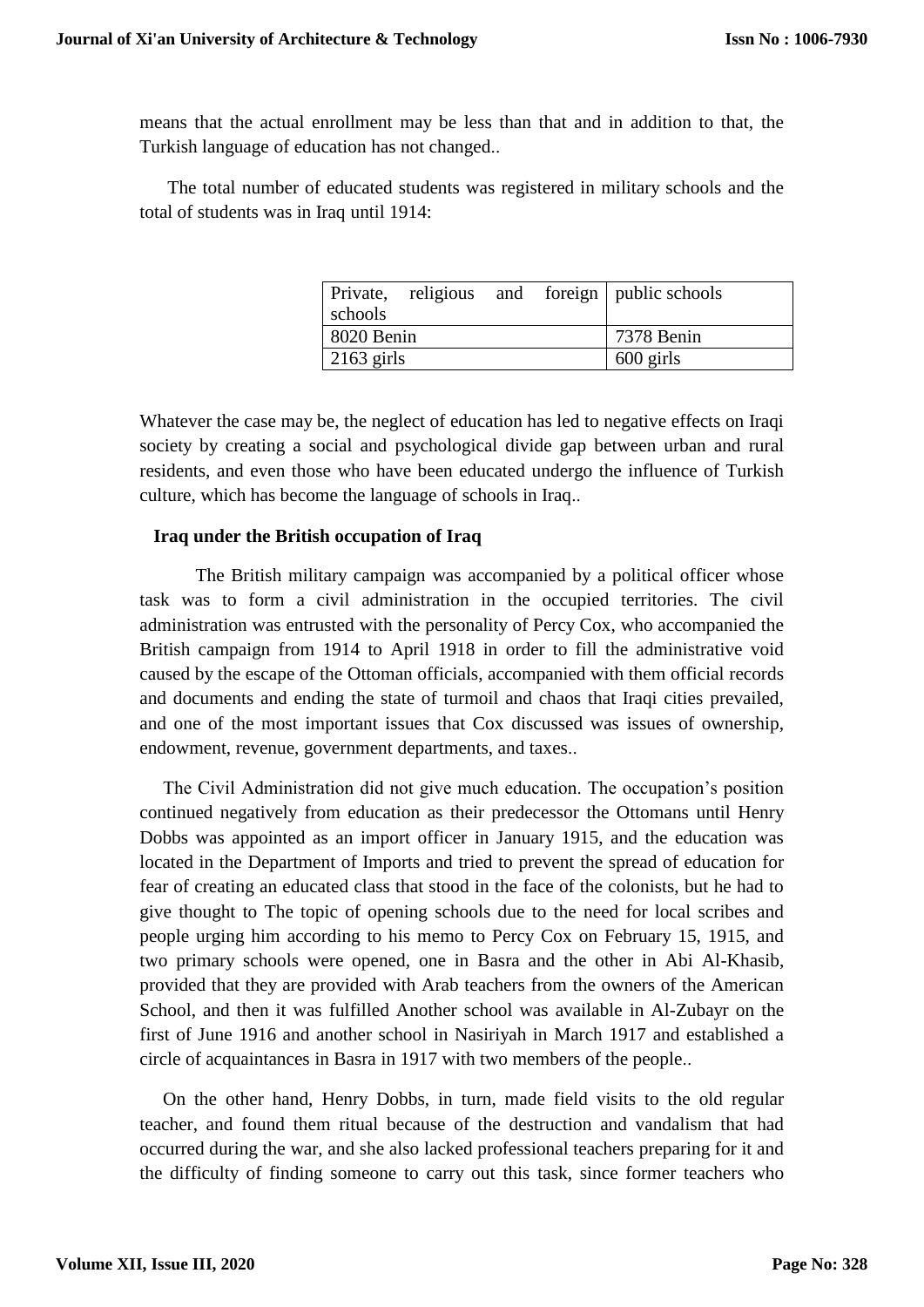were studying in the Ottoman era accused them of Dobbs receiving salaries High is not commensurate with the educational service they provide because of their low educational levels. On this basis, Dobbs saw that due to the lack of competent teachers and because the Endowment Department was unable to provide large sums to restore these schools and provide them with furniture and school supplies as well Regarding the lack of an educational system commensurate with the requirements of spreading education and promoting it in the country, that the system in place since 1869 is not appropriate, and Dobbs agreed with ACE that the study of the Arabic language be in the first four grades, and after that, the Arabic and English languages are taught side by side in other academic levels With regard to secondary schools, it was decided not to think about trying to open it until ensuring the course of teaching in the primary schools and in turn by graduating students and verifying their level of education and leaving the matter of teaching in secondary schools to the American High Hope School as well as to consider university education until a while. Expand primary and secondary schools so that the number of students is sufficient to fill university seats..

With regard to vocational education, Dobbs encouraged the idea of opening it after the stability of elementary schools, to start with two vocational schools, the first in a commercial school and the second an agricultural school that conducts agricultural field experiments, and regarding school fees, one rupee is proposed that gets from each student per month and in the case of a student A poor person is exempted from wages after providing a poverty certificate, but the payment of this rupee was limited to Basra schools, so after schools were opened in Al-Qurna, Al-Nasiriyah, Souq Al-Shuyukh, and Al-Amara, each Rubian was paid for each student, and it was decided to provide financial assistance in the amount of (2000) rupees to the Civil and foreign schools the first two conditions to allow the British authorities inspected and the other to be the English language teaching, either Koranic schools and teaching in the mosques have strengthened financially from Awqaf decides..

In the months that followed the occupation of Baghdad, education shared the other sciences and the devastation that it had inflicted, it was severely beaten, and it is sufficient to refer to one of the British documents in the year 1917 in this regard, as it affirmed, "The disappearance of all school furniture and other equipment, and that there are no books of any kind in Baghdad and the situation is not different. In other cities, it is about something..

This situation prompted the British forces in Baghdad that it is necessary for the education sector to take part of its plan. In mid-1917 a school was opened to train primary school teachers in Baghdad whose owners are Syriac, with the administration of Hosni Bey of Syrian origin..

 After the Turkish forces left Mosul in 1918, the British forces found at that time it was necessary for them, in light of their control over the city, to take education aside from its policy, so they drew a spectacle of acquaintances and appointed one of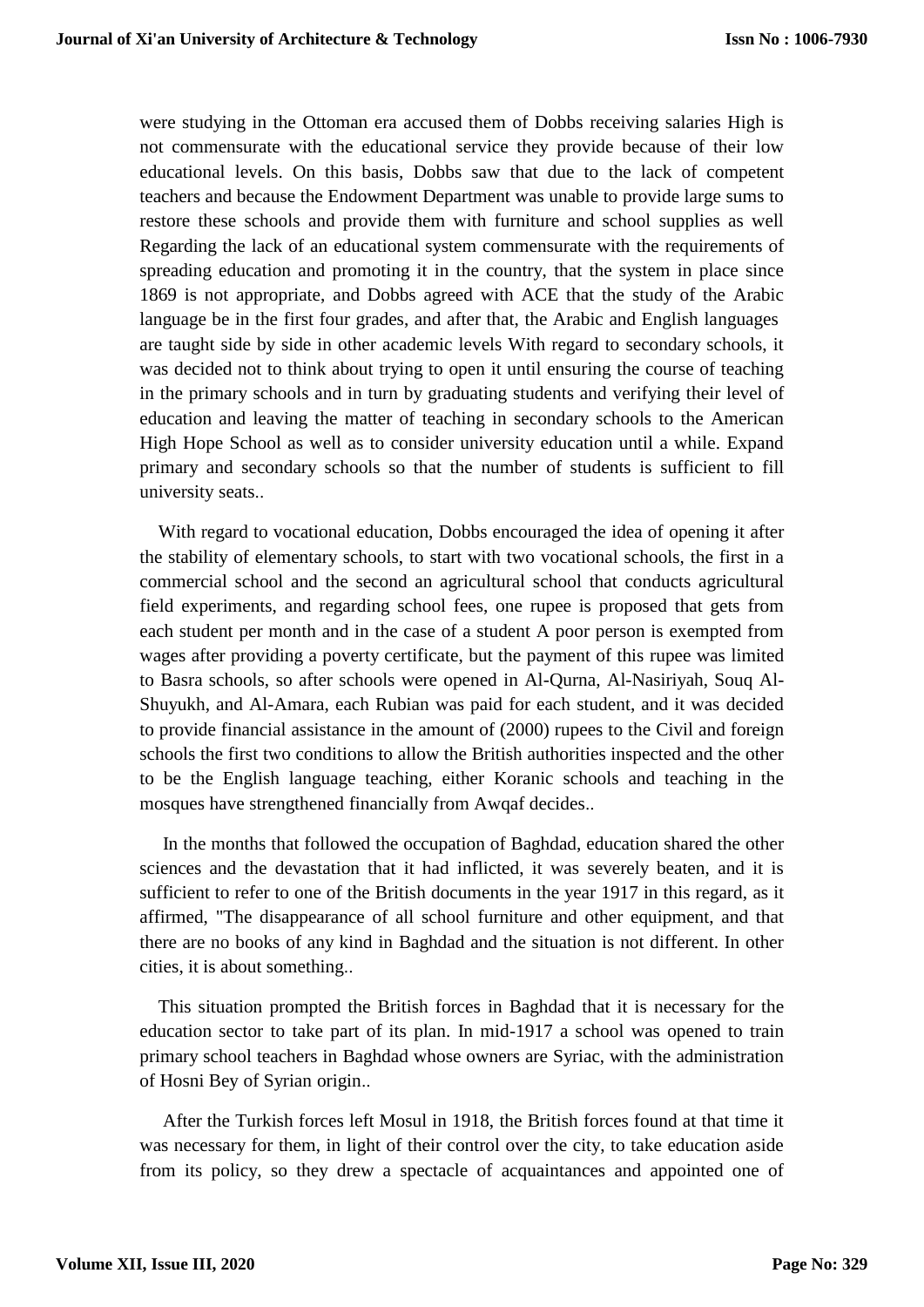Mosul's intellectuals, Salim Hassoun, as a knowledge inspector, but to remain under the administration of the military ruler of Mosul ..

Education under the British civil administration

And as soon as the military operations ended after the signing of the 1918 Mudors truce, Arnold Wilson was the Deputy Governor of the Ruler of Iraq from April 1918 until October 1920. His personality and beliefs had a strong influence on the development of political events in Iraq between 1918-1920 and Wilson was a believer in an exhortation that "England should not forget Its pioneering role in teaching nations how to live, "Wilson called from his side in Iraq for direct policy and effective British rule because he did not believe in the ability of the Iraqi people to manage their own affairs, so he initiated a British civil administration in the occupied areas of Iraq..

After appointing Arnold Wilson as governor of Iraq, Iraq thus came under direct British occupation 1918-1920. The main role of the British administration was to lay the first foundations for its institutions and administrative formations. Wilson took upon himself the responsibility of organizing the administration in Iraq and was assisted by five secret secretaries who are:

1 -Secretary of Imports, Colonel Howell (responsible for revenue, land registration, surveying, agriculture, irrigation and municipalities.

2 -Secretary of Finance, Colonel Sylter (responsible for all aspects of spending and supervising budgets, currency, customs, and commercial issues.(

3 -Judicial Secretary, Sir Bonham Carter (his task was to supervise the courts.

4 -Health Secretary Colonel Pattay (oversees health affairs)

5 -Secretary of Public Works, Dean Atkinson (responsible for railway projects, Basra port, irrigation, and transportation.

And the importance of some districts, Artay and it should be related to him directly linked to the office of the Deputy Civil Governor General, such as education..

However, the association of education with the Wilson Department did not last long enough to appoint a director of education in September 1918, who is Major Bowman. Arnold Wilson reminds of Bowman's personality that he has a suggestive personality and has the enthusiasm of the evangelist. With a review of both Sudan and Egypt in a few cases. ". Thus, education will be independent and generalized throughout the Iraqi regions, and education will be in the Arabic language, and the British administration will face obstacles to the lack of trained teachers, and the British administration will in turn attempt to divide its field of interest in education to be divided into:

1- Primary schools (primary.)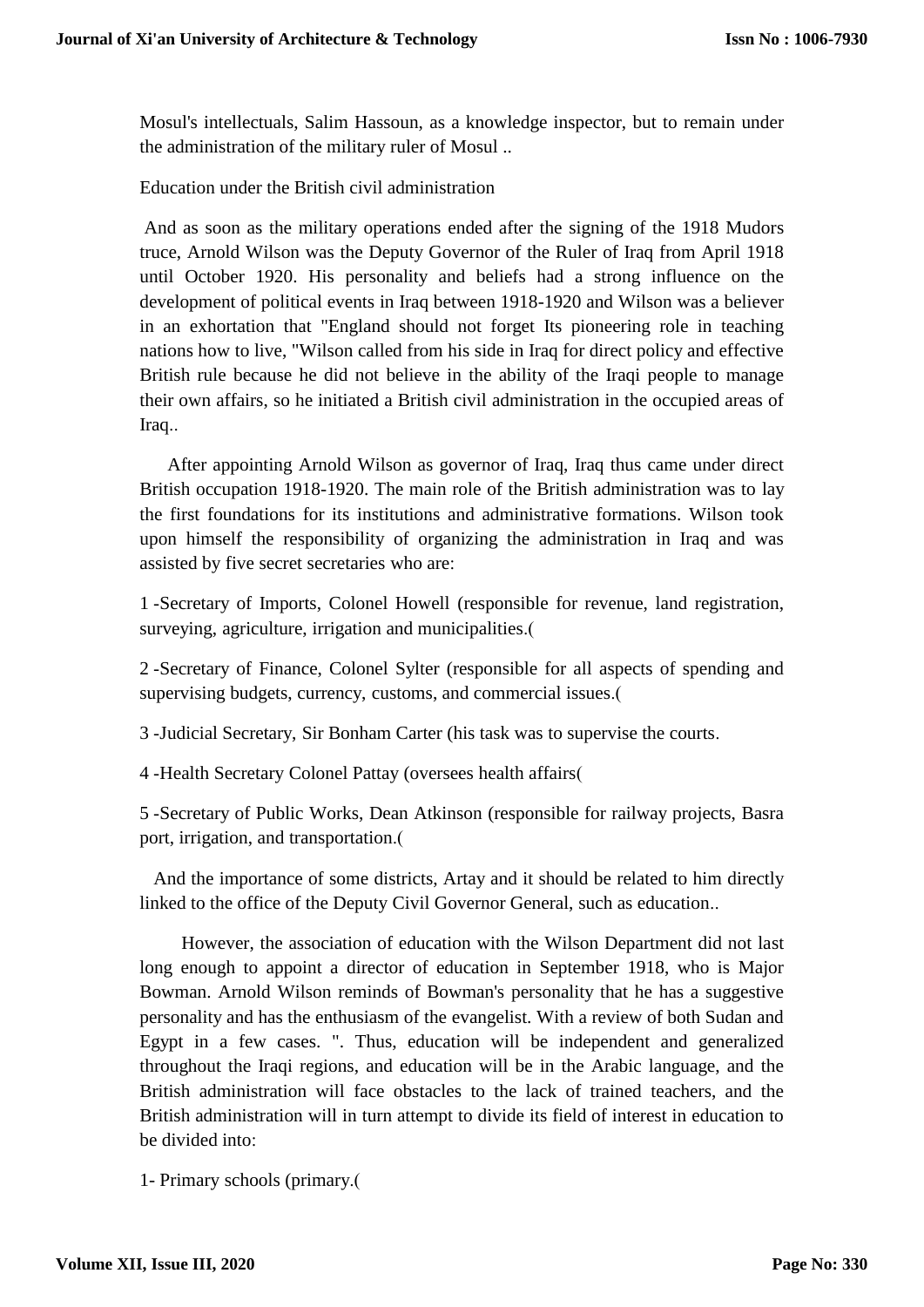2- Quranic schools: Mullahs or schools for teaching Qur'an are located in most cities, some of which have turned into government schools, or have been given a small financial grant or an additional teacher from government financial accreditation provided they are subject to inspection and following the established curriculum. The British report regarding education is determined that there are (50) Of the accredited battalions were searched technically, taking into consideration their assistance financially and morally, and interest in female education began in these schools. The report indicates that one of these schools includes (70) girls.

3-Secondary education: There was no attempt to undertake secondary education until 1918, when the report indicates, "But the time is not far when it must start. There are children who will complete their primary education next summer, and they may be the nucleus of a secondary school which it is hoped to open in September".

4- Training College: The educational course, which took only three months as an emergency measure, has been extended to two years. There are now fifty students who attend most of them receive a few monthly allocations. At the request submitted to the political rulers in the summer of 1918, a good number of state students were sent to join the Teachers Training College A house was rented near the college to accommodate students..

This is due, as the military governor reminds him, to a "lack of buildings, books and furniture, and not less than that the director and his employees enthusiasm, whether they are British or Arabs, the circularity of the name of the department and its popularity in people made progress an imperative, however I am compassionate that there is only a little doubt In that we, in response to the separation in educational matters, drove us quickly..

The demands of spreading education were the demands of the political forces that declared war on the Ottoman Empire, including Yassin al-Hashemi, who was in Damascus with King Faisal I, so Miss Bell in one of her letters with her parents referred to the dialogue that took place between her and Yassin al-Hashemi, one of the Iraqi politicians in 1919, who was in Damascus at the time demanded their necessity to spread education among the Iraqis, so she remembered, "Then he moved on to talk about education, accusing the British authorities of failing to do what was necessary in this regard, expressing at the same time his full readiness to leave the matter of sovereignty and managing the country to us in exchange for providing us with the necessary requirements." Education and culture for the youth of Iraq, and I have explained to him in turn the aspects of the difficulties that stand in front of such an endeavor, especially those related to the lack of the necessary educational cadres, which we have to walk slowly and carefully until the availability of a sufficient number of these cadres, and it was more useful in my opinion Yassin al-Hashemi maintained and developed Turkish schools, which is a much better situation than the absence of schools at all, and about that I told him that if the Turks were providing it in this regard, it was not more than a poisonous poison. Yassin al-Hashemi opposed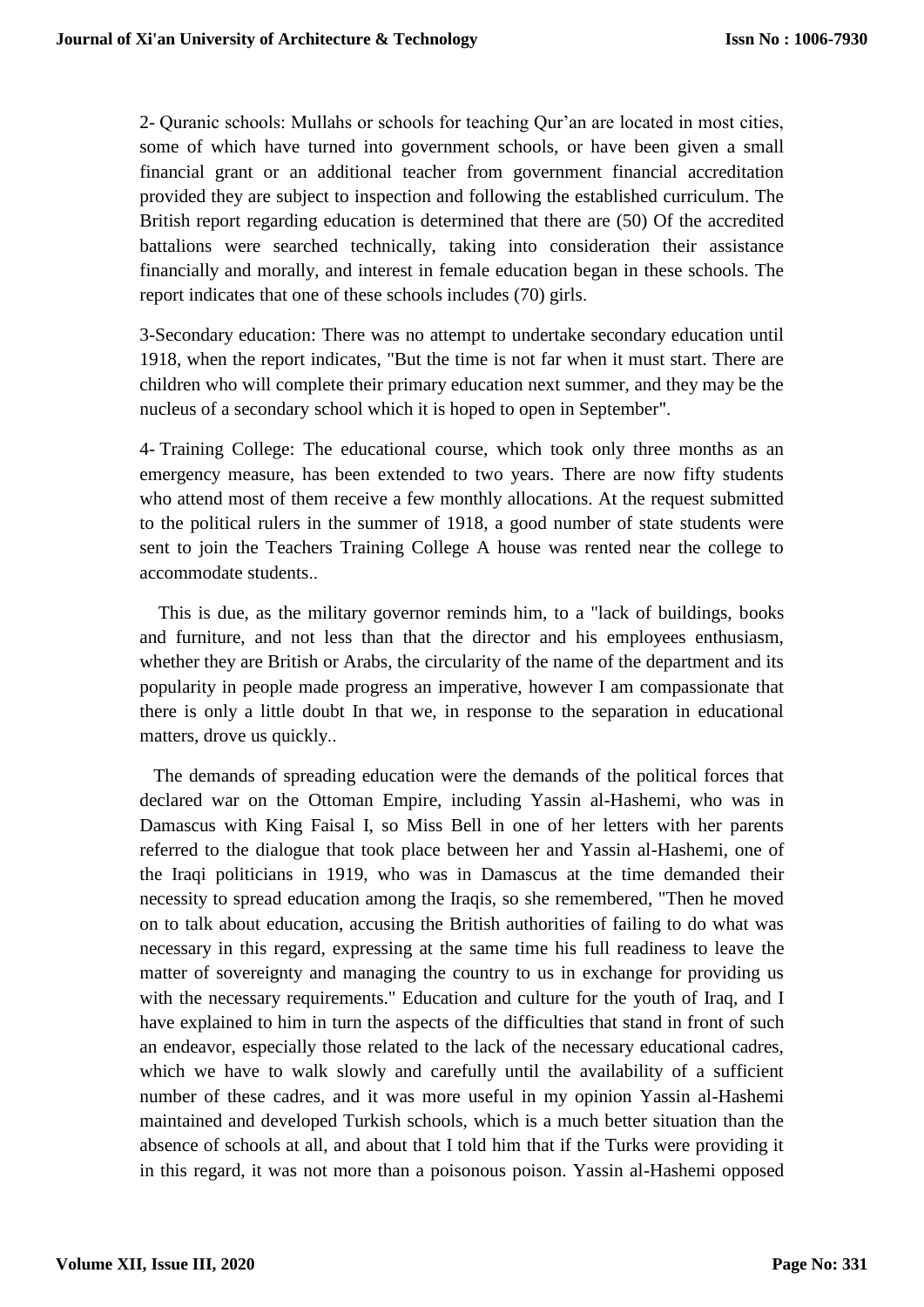the idea of establishing a good system of primary schools and a few high schools followed by schools.It calls for the intention of qualifying immediately begin university study and he said in this regard and in the absence of leave to the adoption of university study, you will receive a number of farmers

And good engineers, but we will not, after 50 years have passed, the continuation of such a case by a group of highly educated people who are qualified to take the reins of power in the country..

And an attempt by Major Bouman found that it is necessary to find a council of acquaintances from the people of Baghdad, which was not previously familiar with a number of the most prominent poles of the renewed intellectual class, namely (Ali Al-Alousi, Jamil Sidqi Al-Zahawi, Mahmoud Shukri Al-Alousi, Anastas Al-Karamali and Jaafar Abu Al-Taman, Hamdi Baban) The purpose of the council was a consultant, not an executive.

On the other hand, female education was having difficulty creating a method in a conservative society on the one hand, and underdevelopment on the other hand was limited to the daughters of ex-officers in the Ottoman army and whoever bears the costs of education in private schools, the British authorities also found interest in women's education affairs and the role was to touch Bill Secretary of the British Accreditation House in Iraq, as there was only one school, the Zahra Khader School, which was founded in 1918, the number of its students was (40) students, and she alerted Bill Bell, the headmaster of knowledge, Mr. Henry Bowman, to the importance of establishing a school for females to teach them modern education, following It brought in the specialist th British Miss Kelly to Baghdad for her educational experience to take over the administration of the school that opened on January 6, 1920 in the city of Baghdad and became (Zahra Khadr) one of the teachers in the Kelly School, and the opening of the first female school in Baghdad was celebrated.

The annual education report in 1918 indicates the number of schools in all of Iraq for the years (1915-1918) according to the following schedule:

| students | Number of   Number of  <br>teachers | Total          | Government schools with School type<br>assistance<br>of<br>the<br>the<br>municipality |                        |
|----------|-------------------------------------|----------------|---------------------------------------------------------------------------------------|------------------------|
| 155      | 17                                  |                | 3 -                                                                                   | High                   |
| 1,353    | 91                                  | 17             | 16 1                                                                                  | Primary                |
| 1,219    | 51                                  | 25             | 9 1 6                                                                                 | Primary<br>for<br>boys |
| 75       | $\overline{4}$                      | $\overline{c}$ | $2 -$                                                                                 | Primary girls          |
| 2,802    | 163                                 | 47             | 30 17                                                                                 |                        |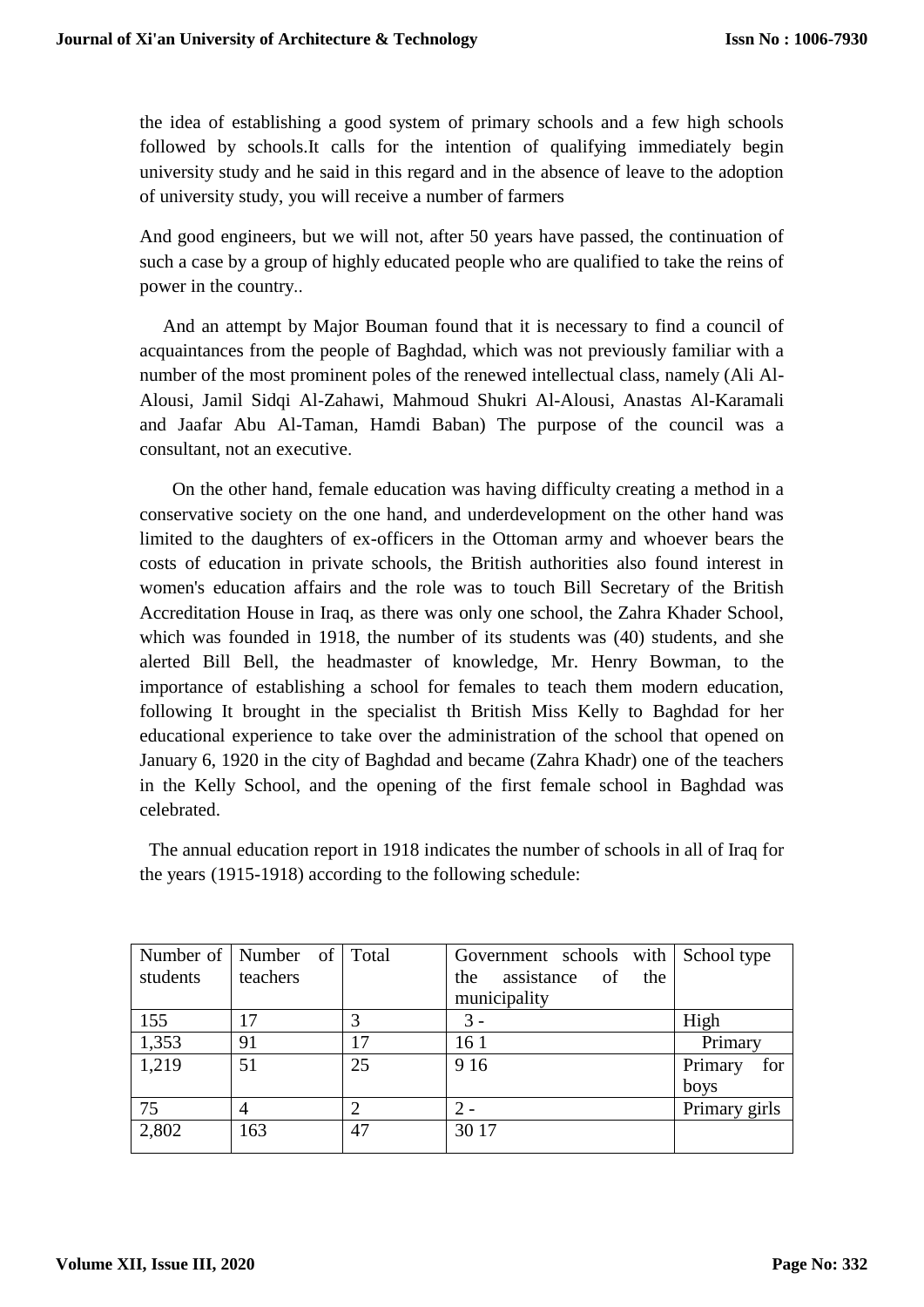Among the difficulties of education at that stage is religious education, which the British ruler explains, "The matter of religious education was very difficult and difficult. On the one hand, he was insisting that the British administration should not support any religious non-Christian religious education, even if you think that this is not Saleh in Muslim countries is primarily an approach that does not contain a religious education that lacks the necessary elements for the upbringing of the child. This education was known as a non-sectarian religious education or it is an education that deals with pure moral and moral rules. This type has failed to realize its goal because of its ambiguity to the last argument, so plan it The bottom line is to teach each child religion The one who embraced his parents. Despite the criticism heaped on all this policy of some policy views but gained public satisfaction.."

On the other hand, education in 1919 witnessed a kind of progress in light of the opening of many primary and secondary schools, but this number did not rise to the proportion of the population of Iraq, according to the statistics of the British authorities for the year 1919, its results were (2,800,000) two million and eight hundred thousand, including (500,000) nomads. And (1,800,000) stable agricultural tribes, and they constitute (60%) of the total population, while the number of urban residents was (500,000), or (20%) of the population..

However, for the academic year 1919-1920 the educational situation was not good, as the schools that were constructed in 1917-1918 were just as there were only three primary schools in Iraq, one in Nasiriyah, the other in the Sheik market, and the third in Amara, and it was called Mawd School .. Military Stanley Mood, the British campaign leader who died in Baghdad of cholera in 1917.

The education sector, in turn, came to a halt when the revolution broke out in the beginning of June 1920 and reached its climax in the thirtieth of it. This coincided with the end of the academic year 1919-20 and the summer holidays began. Western educational institutions in Baghdad due to the events of the revolution in these two regions, and when the new school year began in September 1920, it was not possible to open schools in multiple regions of Iraq because the revolution continued for a period that exceeded five months, so a large number of teachers and school schools did not join their jobs, so the eyeglasses forced A rack to pay their salaries. As for the Mosul and Basra region, schools have opened in them, but the Knowledge Department issued orders not to appoint new teachers in the vacancies in them. Schools remained closed in the Middle Euphrates region until the end of December 1920, when they returned to their educational activities, where they returned to their educational activities. .

The British report on education during the revolution of the twentieth "indicates that the year opened in September 1920 in important difficulties, many schools were closed as a result of the disturbances and a large number of school teachers were unable to return to their schools in multiple regions and they had to stay in Baghdad and the areas of Basra and Mosul were less affected and paid Bonuses to those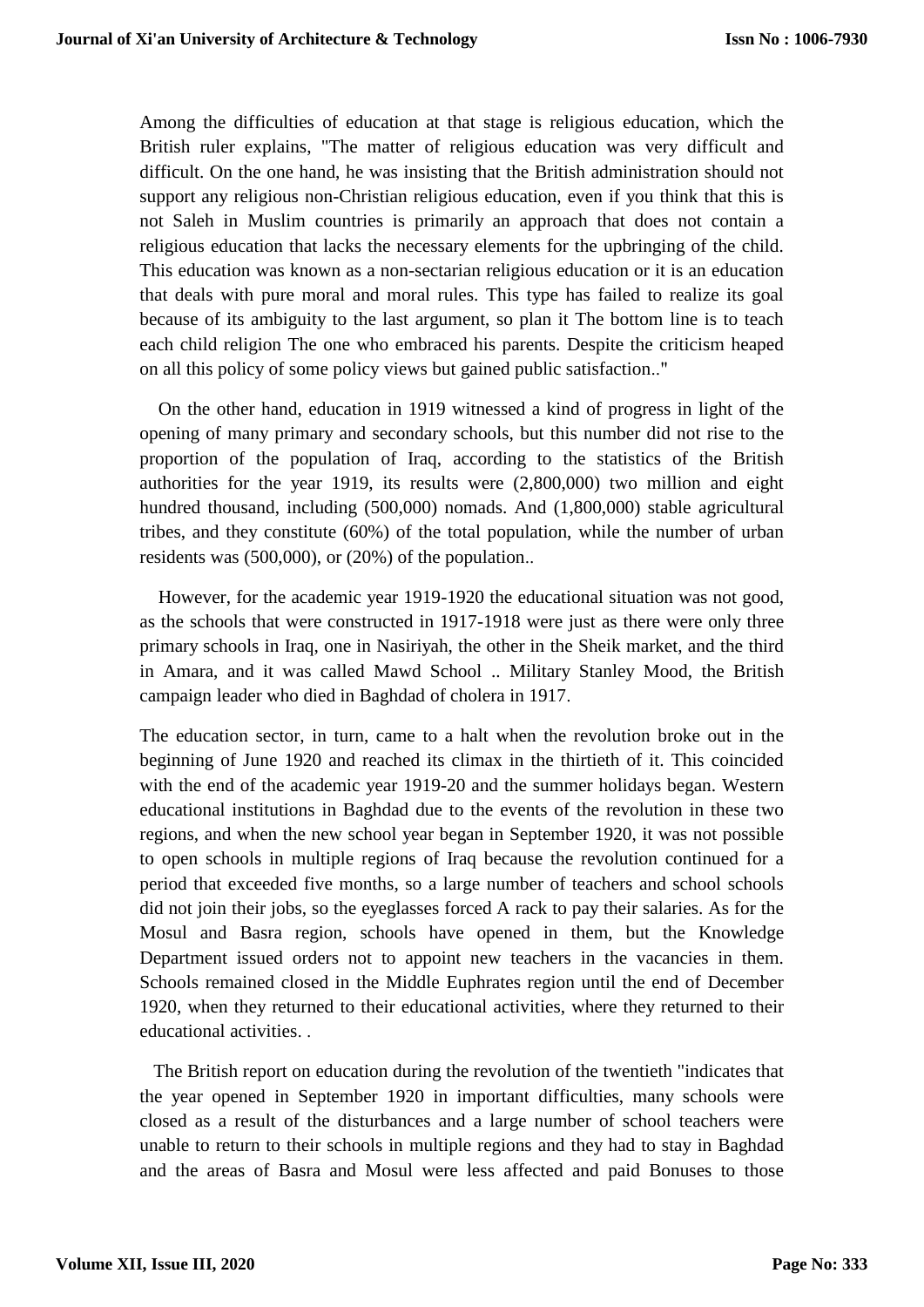teachers who were temporarily left without employment and expelled when conditions stabilized..

It is possible to examine the budgets of the British Civil Administration for the five years (1915-1920). The share of education from these budgets was a very small percentage. For example, the budget of 1915-1916 was (1,109,622) usury and education and health expenses were (61,345) rupees and most of which was spent on health, that is, a percentage Education was very small, while the administration's budget for the years (1917-1918) jumped to (7,607,486) rupees. The share of education and health was (175,387) only and most of it was in the health sector..

The objectives of educational policy during the British occupation era can be summed up to:

1 -The aim of education is to prepare a category of employees and employees to help the British authorities manage the helm and implement British policy.

2 -The dominant characteristic of Arab educational systems in the era of the British occupation is the academic theoretical quality, while the practical and professional aspects were neglected.

3 - The tyranny of centralization in the management of education affairs and its assembly by the British central authorities in terms of financing, curriculum development, inspection and examinations, and the appointment and transfer of teachers.

4 -The quantitative expansion in the number of schools and students was limited and did not meet the country's need and educational requirements.

5 -Continuing discrimination in education between the educated and pro-British classes and the schools of religious denominations and their support to create an educated group that supports British survival..

On the other hand, Lord Lloyd Dulbrand, who is interested in the contemporary history of Iraq, gives an impression on education during the era of the British administration in Iraq that Britain wanted to create a class of Mandarin with British culture, but this new class began to face several disadvantages, the most important of which are:

1-The learner has become embarrassed to pollute his hands or perform service work, and therefore Mandarin does not wish to engage in engineering or mechanical work and is restricted to the illiterate. Technical or industrial education is not available at that point.

2 -Continuing the old understanding that studying Arabic by itself is an education and the school curriculum covers a number of subjects, except that an excessive time is devoted to studying the Arabic language.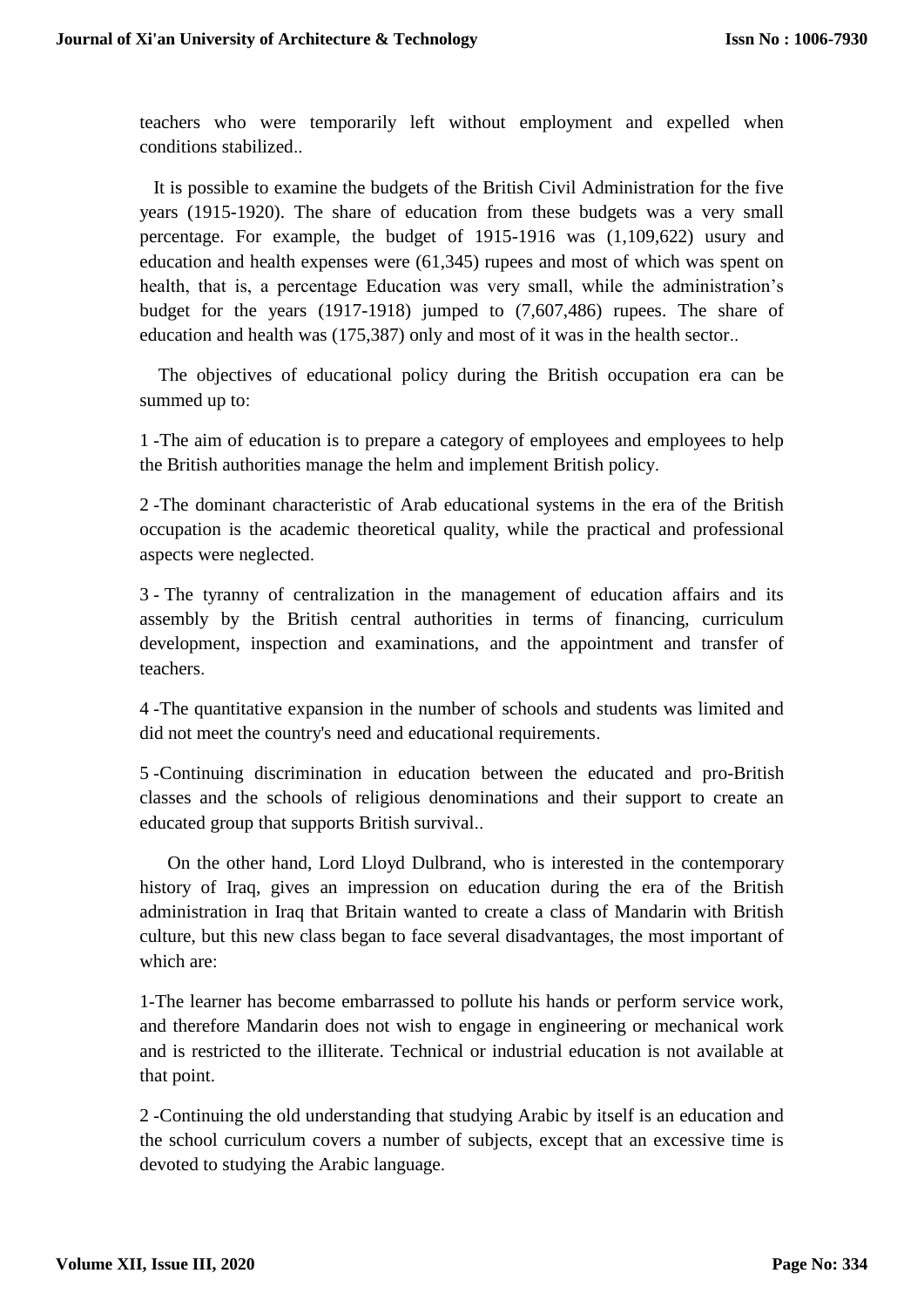3 -The goal of the learners has become appointment in government departments, so every student who hopes to join the government service and traditional works is available to the educated man in the government..

## **Conclusion**

Education in Iraq has gone through a state of stagnation as a result of the deterioration of the general conditions of Iraq since the Ottoman control of Iraq in 1534 until the British occupation of Iraq was not in the best condition as it is and this is evident through British concerns when it occupied Iraq in the early years until the formation of the national government that took a curve else.

Britain's main interest in opening schools is to find administrative staff from the people who believe in Britain's survival in Iraq without its focus on creating an educated class with advanced education such as medicine, engineering and other important sciences, claiming that there are not enough learners to open these colleges, so education remains restricted to primary schools The limited secondary school is provided entirely by the teachers for some teachers.

Britain's awareness that its primary concern is to extend its control over Iraq politically, economically, and even socially by creating a class that believes in Britain's survival in Iraq. This policy was reflected in education that remained confined to a specific class and this remained in Iraqi cities until the formation of the national government in Iraq.

### **Sources and references**

Ibrahim Khalil Ahmed Al-Allaf, Education in Iraq during the Mandate Period 1920- 1932, Detailed in Contemporary Iraqi History, Bayt Al-Hikma, Baghdad, 2002.

-Lord Lloyd Dolberan, Iraq from Mandate to Independence 1914-1932, translation of the Encyclopedia Arab, Beirut, 2002.

-Elizabeth Bergwin, Gertrude Bell (from her personal papers 1914-1926), translation: Nameer Abbas Muzaffar, Arab Foundation for Studies and Publishing, Beirut, 2002.

-Anam Mahdi Ali Al-Salman, Britain and State Formation in Iraq (following Sir Henry Dobbs on Iraqi Politics 1923-1929, House of Cultural Affairs, Baghdad, 2016.

-Enas Saadi Abdullah, The History of Modern Iraq 1258-1918, Adnan Library and Library, Baghdad, 2014, p. 554.

Research, discussions and facts of the intellectual symposium organized by the Center for Arab Unity Studies, the role of education in Arab unity, Center for National Unity Studies, Beirut, 1987.

-Administrative reports for the year 1920 on some civil departments in the occupied areas of Iraq - the education section, citing Iraq in the records of British documents